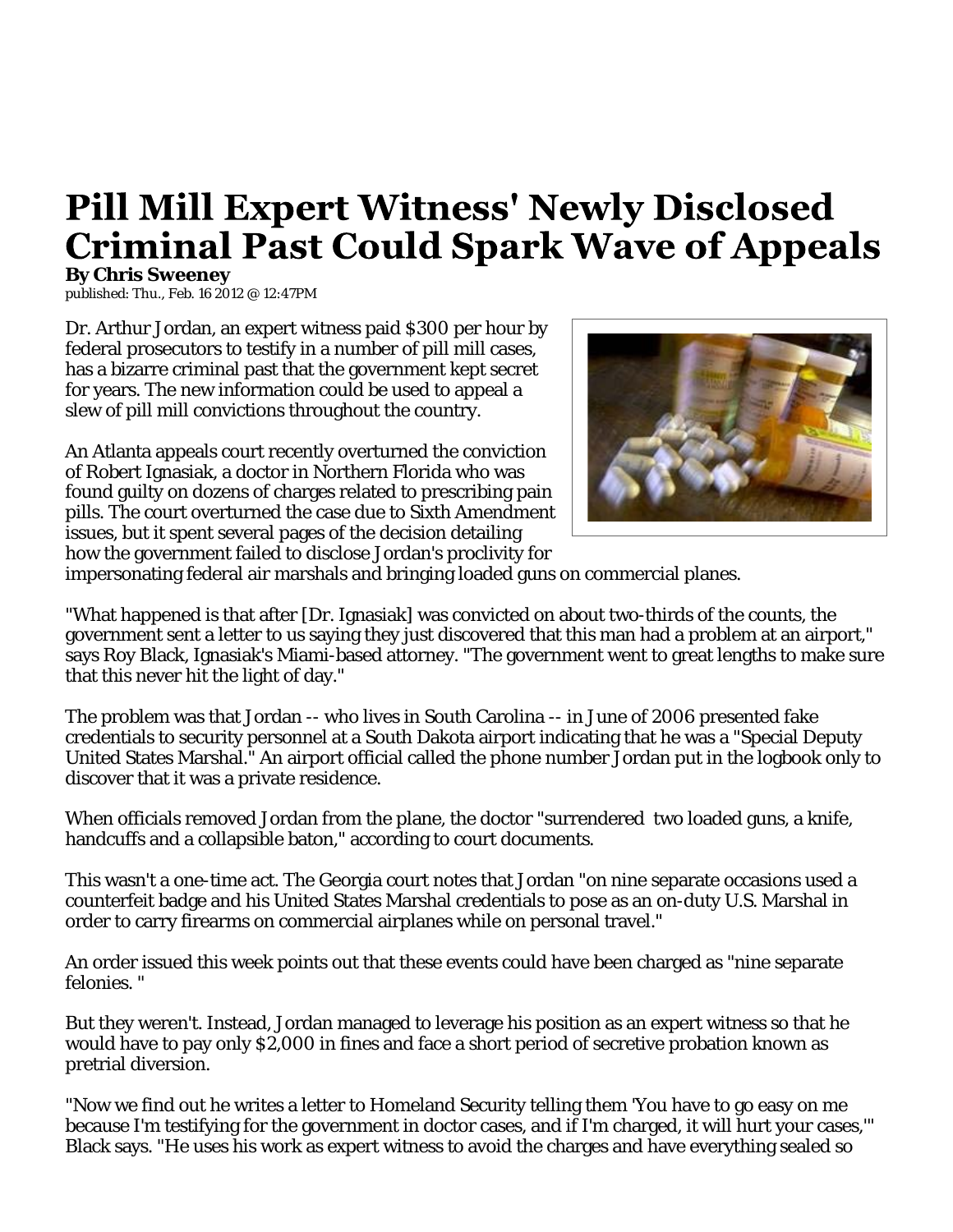that no one can ever find out."

It's not illegal to use an expert witness with a tainted past, but it is illegal for the government to hide that information from defense attorneys.

Len Register, an assistant U.S. attorney and public information officer for the Northern District of Florida, says it's unclear if prosecutors will use Jordan in future cases. It's a decision Register expects will be made on a case-by-case basis.

The Department of Justice has until March 26 to decide whether it will seek a rehearing in Ignasiak's case. Register says the decision will focus on Sixth Amendment concerns and not Jordan's past.

Jordan charges \$300 per hour for his services as an expert witness and has earned more than \$30,000 for these services. He's slated to provide his expertise in a case later this month in Georgia.

Black is confident that the details of Jordan's history will trigger appeals in cases in which Jordan served as an expert witness.

"I have no doubt that the court is going to have to vacate the conviction in all those cases," Black says. "The courts are coming down hard because they realize there needs to be a lot more judicial supervision."